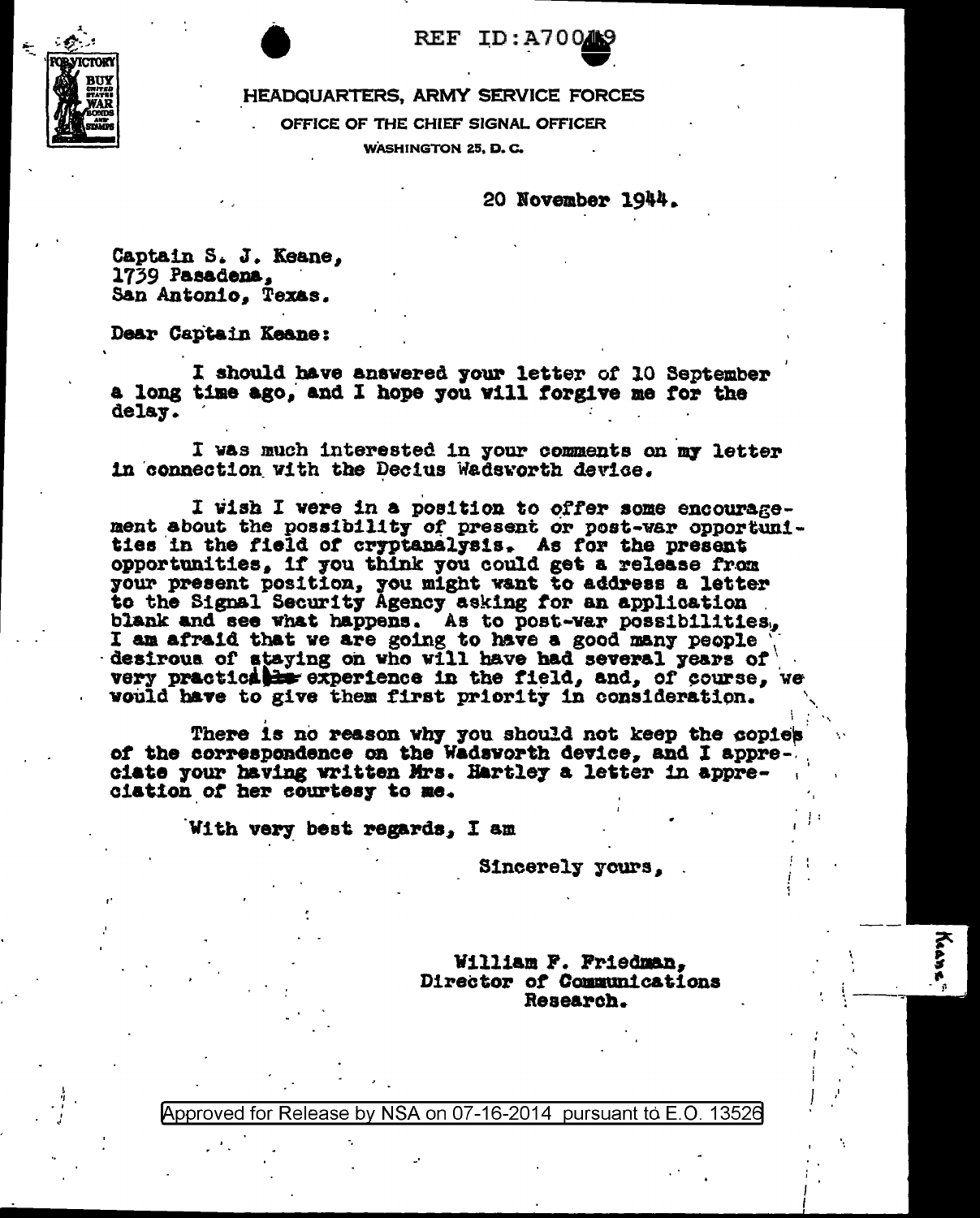REF ID: A700130 Compose الأجوج والمحافظة San Antanio Texas, September 10, 1944. Dear M. Dredman-Many Heaves for your mote of Rugus 26th and the interesting incloances. Kad I kut been up ou my history of Cryptography. - I mingert branc braingert pre Wadsworth matter to life long before, as I had noted the king several years before unbrant realying one Victorcal arguliance. The your aight of it must baue my a lead in my mind however, as une delemines de poisson de book at it further, which I eventuelly did afler mang de logs. I am apatalat les your forme endersing me to please the real third of descovery which comes so peldom and to say her of wa. When you wrate me. Karkley, y do not believe she was encore Grat le sur a practice de Haunden